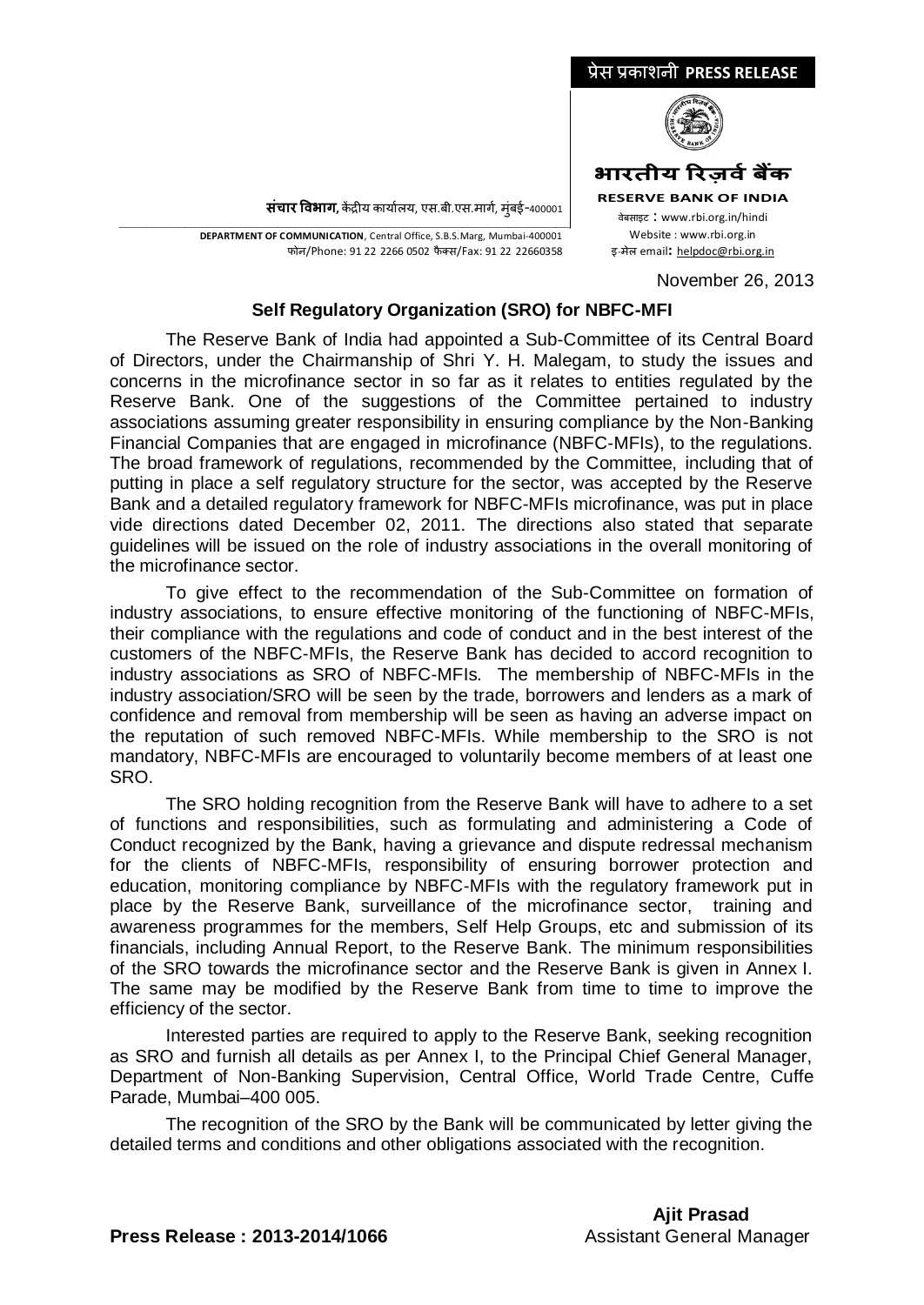## **Annex 1**

## **Self – Regulatory Organization for NBFC-MFIs – Criteria for Recognition**

- i. The SRO should have at least  $1/3<sup>rd</sup>$  of the NBFC-MFIs registered as its members, at the time of recognition.
- ii. It should have adequate capital to be able to discharge its functions without being overly dependent on subscription from members.
- iii. The memorandum / bye laws of the Self-Regulatory Organization (SRO) should specify criteria for admission of members and the functions it will discharge, as one of its main objects;
- iv. The Memorandum / bye laws of an SRO should provide for the manner in which the Governing Body / Board of Directors of the SRO would function.
- v. The Board should have adequate representation from both large and small NBFC-MFIs.
- vi.  $1/3^{rd}$  of the Board of Directors should be independent and not associated with member institutions.
- vii. The Board of Directors and individuals comprising the management should be considered fit and proper, by the Reserve Bank.
- viii. It should have adequate internal controls in place.
- ix. The SRO should function in the interest of all the stake holders and not seen to be only an industry body.
- x. The SRO should frame a Code of Conduct to be followed by its members.
- xi. It should have a Grievance Redressal Mechanism and a Dispute Resolution Mechanism in place, including a specially appointed Grievance Redressal Nodal Officer.
- xii. It should be in a position to exercise surveillance over its members to ensure compliance with the Code of Conduct and regulatory prescriptions of the Bank through an Enforcement Committee
- xiii. It should also have a developmental function of training and awareness programmes for its members, for the Self Help Groups and conduct research and development for the growth of the MFI sector